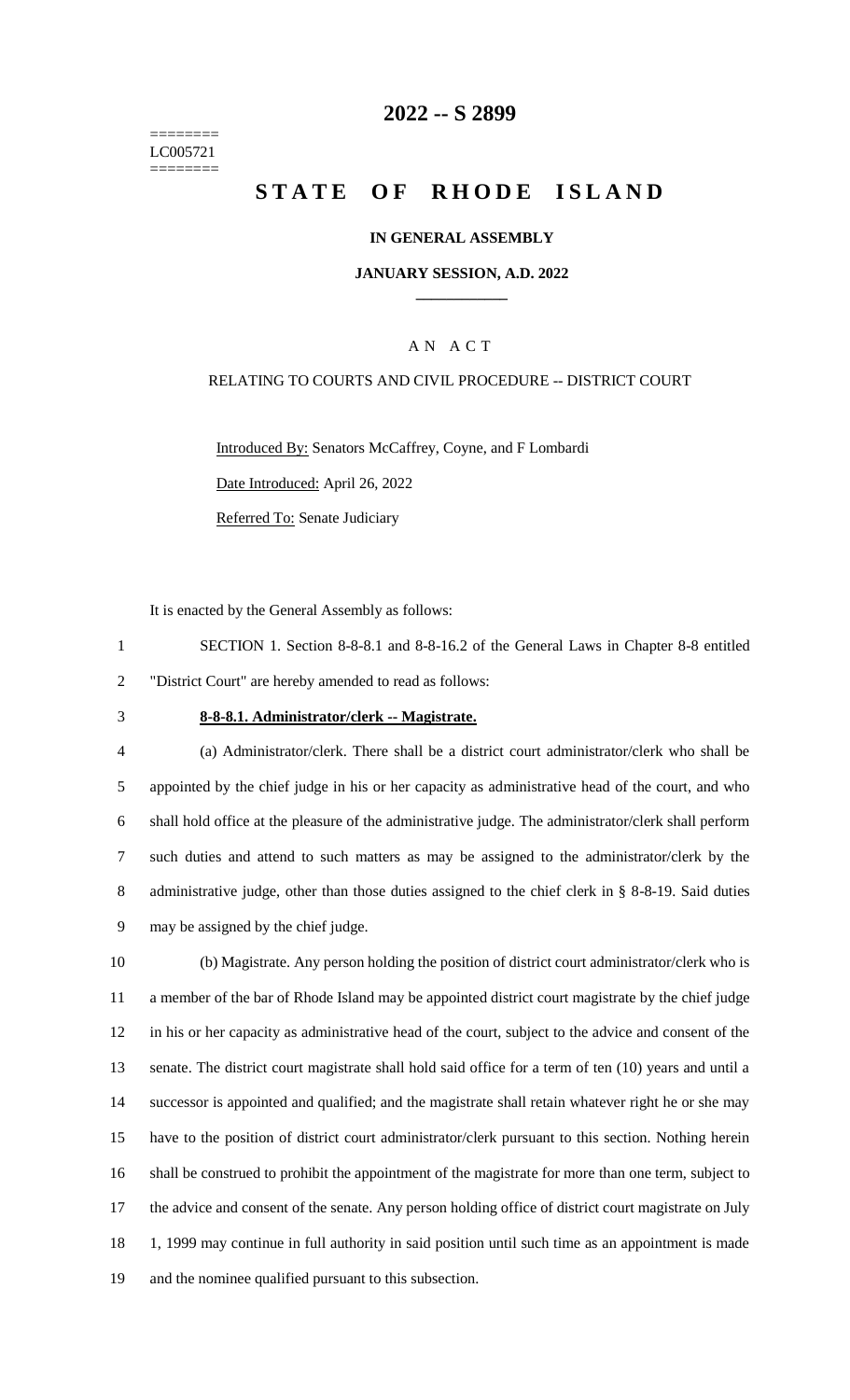- (c) The district court magistrate shall have the power to hear and determine such matters as may be assigned to the district court magistrate by the chief judge all to the same effect as if done by a judge of the district court, including but not limited to:
- (1) Matters relating to the determination of, monitoring, collection, and payment of restitution and court ordered fines, fees, and costs or the ordering of community service in lieu of or in addition to the payment of restitution, fines, fees, and costs, consistent with other provisions of the general laws;
- (2) Arraignments and pretrial motions in misdemeanor, petty misdemeanor, violation, and ordinance cases and initial appearances and probable cause hearings in felony cases;
- (3) Bail hearings pursuant to R.I. Const., Art. I, Sec. IX and all other bail matters pursuant to chapter 13 of title 12 and the rules of criminal procedure, including but not limited to motions to modify bail, bail revocation hearings, bail forfeiture hearings, and bail source hearings;
- 

(4) All matters relating to fugitives from justice pursuant to chapter 9 of title 12;

14 (5) Probation revocation hearings;

 (6) All matters relating to small claims and consumer claims pursuant to chapter 16 of title 10, including any pretrial motions including motions relating to the special service of process, the entry of defaults and default judgments, the trial of such cases and the entry of judgment after such trials, and all matters relating to the enforcement of such judgments, including but not limited to the ordering of installment payments and trustee process; and

 (7) Complaints for judicial review of the decision of an administrative agency pursuant to chapter 35 of title 42 by making proposed findings of fact and recommendations for the disposition of the complaints to a judge of the court. Any party may object to any portion of the magistrate's proposed findings and recommendations within ten (10) days after receipt of a copy thereof. That party shall file with the clerk of the sixth division of the district court and serve on all parties written objections which shall specifically identify the portions of the proposed findings and recommendations to which objection is made and the basis for the objection. A judge shall make a de novo determination of those portions to which objection is made and may accept, reject, or modify, in whole or in part, the findings or recommendations made by the magistrate. Absent a timely objection filed in accordance with this subdivision, the proposed prevailing party shall, upon expiration of the ten (10) days following the service of the magistrate's proposed findings and recommendations, submit a proposed order for signature of the judge to whom the case has been assigned.

(d) The magistrate may be authorized:

(1) To regulate all proceedings before him or her;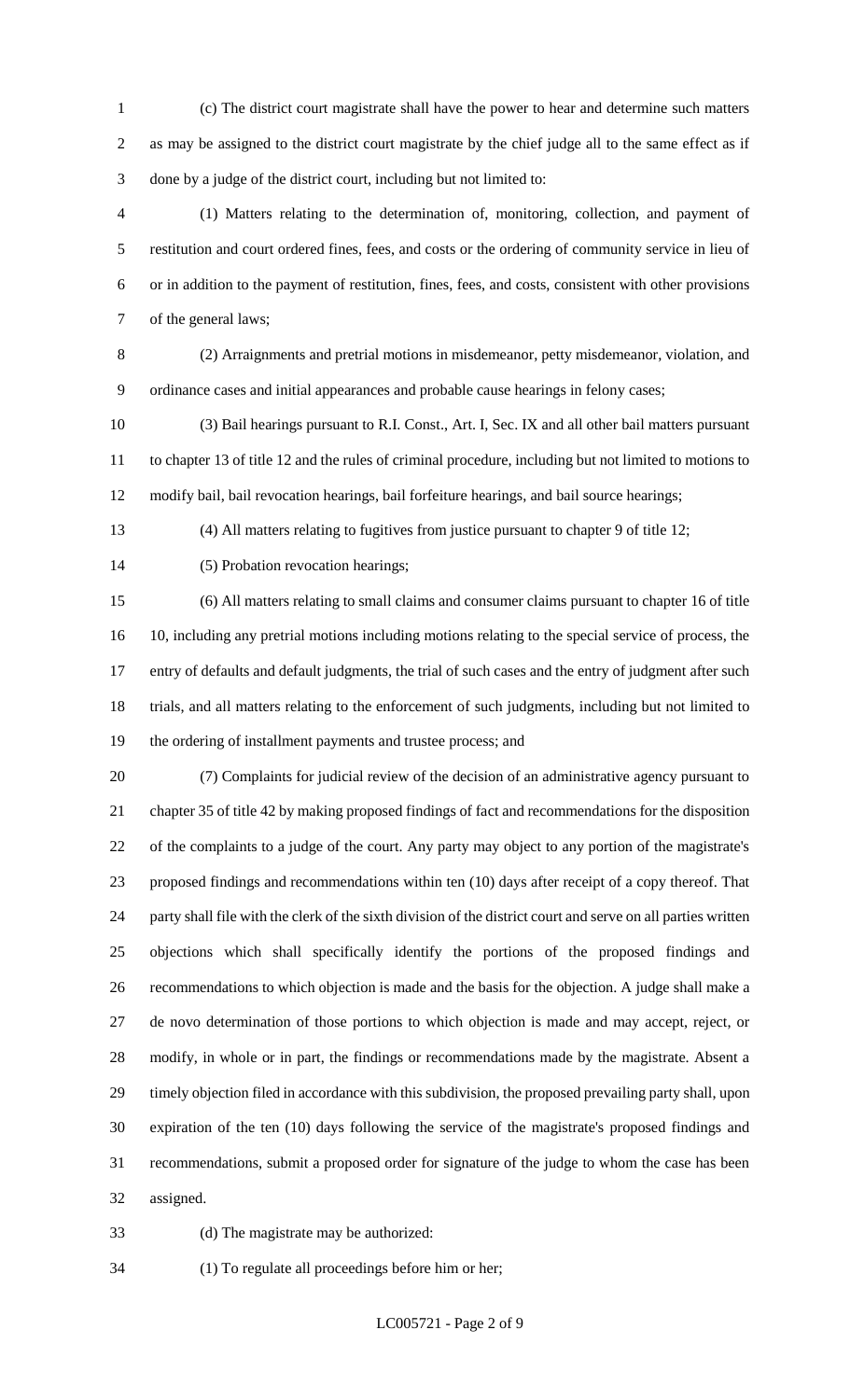- (2) To do all acts necessary or proper for the efficient performance of his or her duties;
- (3) To require the production before him or her of books, papers, vouchers, documents, and writings;
- 

(4) To rule upon the admissibility of evidence;

- (5) To issue subpoenas for the appearance of witnesses, to put witnesses on oath, to examine them, and to call parties to the proceeding and examine them upon oath;
- 

 (6) To adjudicate a person in contempt and to order him or her fined or to order him or her imprisoned for not more than seventy-two (72) hours, pending review by a judge of the court, for failure to appear in response to a summons or for refusal to answer questions or produce evidence or for behavior disrupting a proceeding or other contempt of his or her authority;

 (7) To adjudicate a person in contempt and to order him or her fined or to order him or her imprisoned for not more than seventy-two (72) hours, pending review by a judge of the court, for failure to comply with a pending order to provide payment or to perform any other act;

- (8) To issue a capias and/or body attachment for the failure of a party or witness to appear after having been properly served or given notice by the court and, should the court not be in session, the person apprehended may be detained at the adult correctional institution, if an adult, or at the Rhode Island training school for youth, if a child, until the next session of the court;
- (9) To issue writs of habeas corpus to bring before him or her or a judge of the court any person in jail or in prison to be examined as a witness in a suit or proceeding, civil or criminal, pending before the court, or whose presence is necessary as a party or otherwise necessary so that the ends of justice may be attained, and for no other purpose; and

 (10) To issue warrants of arrest and search warrants to the same extent as an associate judge of the court.

 (e) Except as otherwise indicated, a party aggrieved by an order entered by the district court magistrate shall be entitled to a review of the order, whether by appeal or otherwise, by a judge of the court. The court shall, by rules of procedure, establish procedures for review of contempt and adjudications of the magistrate.

- 
- 28 (f) The magistrate shall be:
- (1) Governed by the commission on judicial tenure and discipline, chapter 16 of this title,
- in the same manner as justices and judges;
- (2) Subject to all provisions of the canons of judicial ethics;
- (3) Subject to all criminal laws relative to judges by virtue of §§ 11-7-1 and 11-7-2.
- (g) Any district court magistrate who has been engaged for a period of twenty (20) years
- 34 and has reached the age of sixty (60) years, may upon retirement, at his or her own request and at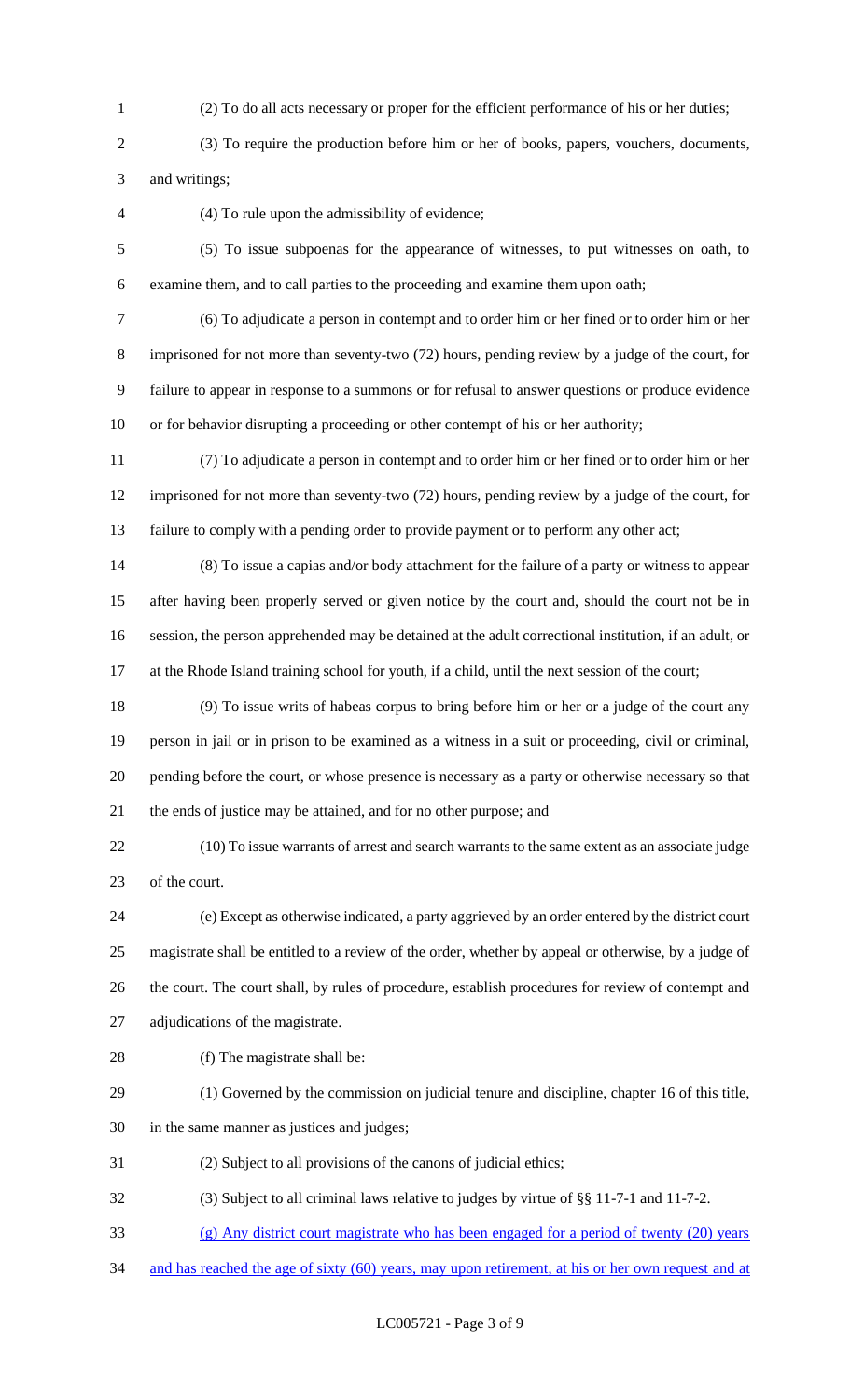1 the direction of the chief justice of the supreme court, subject to the retiree's physical and mental competence, be assigned to perform such services as a magistrate of the district court as the chief judge of the district court shall prescribe. When so assigned and performing such service, the district court clerk/magistrate shall have all the powers and authority of a magistrate of the district court but otherwise shall have no powers nor be authorized to perform any judicial duties. Such a retired district court magistrate shall not be counted in the number of magistrates provided by law

7 for the district court.

8  $(g)(h)$  The provisions of this section shall be afforded liberal construction.

**8-8-16.2. District court clerk/magistrate.**

 (a) Any person who is a member of the bar of Rhode Island may be appointed district court clerk/magistrate by the chief judge in his or her capacity as administrative head of the court, subject to the advice and consent of the senate. The district court clerk/magistrate shall hold that office for a term of ten (10) years and until a successor is appointed and qualified. Nothing herein shall be construed to prohibit the assignment of the district court clerk/magistrate to more than one such term, subject to the advice and consent of the senate. The district court clerk/magistrate shall have the power to hear and determine any matters that may be assigned to the district court clerk/magistrate by the chief judge all to the same effect as if done by a judge of the district court, including, but not limited to, matters relating to the determination of, monitoring, collection and payment of restitution and court ordered fines, fees and costs or the ordering of community service in lieu of or in addition to the payment of restitution, fines, fees and costs, consistent with other provisions of the general laws.

(b) The clerk/magistrate may be authorized:

(1) To regulate all proceedings before him or her;

- (2) To do all acts necessary or proper for the efficient performance of his or her duties;
- (3) To require the production before him or her of books, papers, vouchers, documents and
- writings;
- 

(4) To rule upon the admissibility of evidence;

 (5) To issue subpoenas for the appearance of witnesses, to put witnesses on oath, to examine them and to call parties to the proceeding and examine them upon oath;

 (6) To adjudicate a person in contempt and to order him or her fined or to order him or her imprisoned for not more than seventy-two (72) hours, for failure to appear in response to a summons or for refusal to answer questions or produce evidence or for behavior disrupting a proceeding or other contempt of his or her authority; provided; however, that no such imprisonment shall occur prior to review by a judge of the court.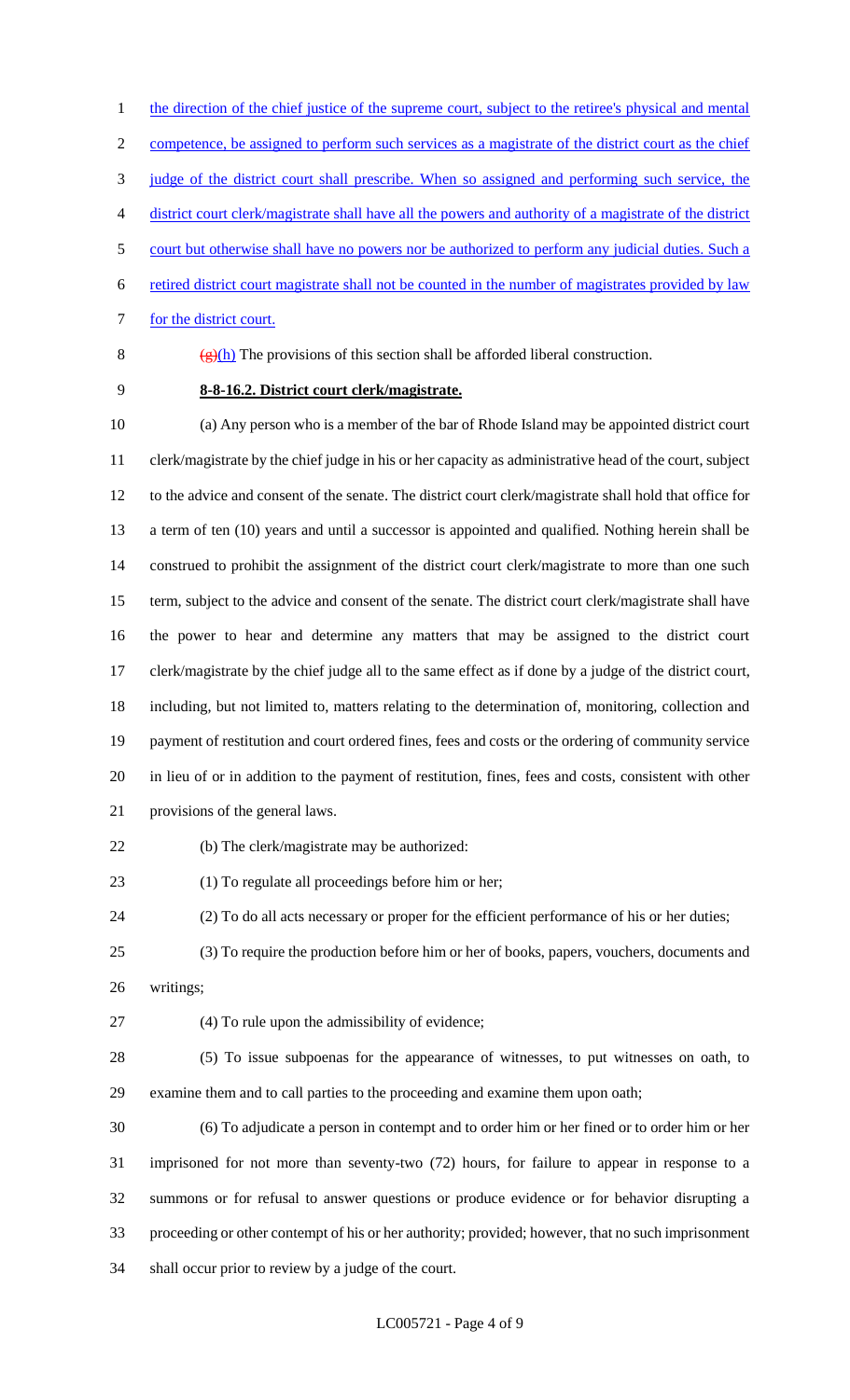(7) To adjudicate a person in contempt and to order him or her fined or to order him or her imprisoned for not more than seventy-two (72) hours, for failure to comply with a pending order to provide payment or to perform any other act; provided, however, that no such imprisonment shall occur prior to review by a judge of the court.

 (8) To issue a capias and/or body attachment for the failure of a party or witness to appear after having been properly served or given notice by the court and, should the court not be in session, the person apprehended may be detained at the adult correctional institutions, if an adult, or at the Rhode Island training school for youth, if a child, until the next session of the court;

 (9) To issue writs of habeas corpus to bring before him or her or a judge of the court any person in jail or in prison to be examined as a witness in a suit or proceeding, civil or criminal, pending before the court, or whose presence is necessary as a party or otherwise necessary so that the ends of justice may be attained, and for no other purpose; and

 (10) To issue warrants of arrest and search warrants to the same extent as an associate judge of the court.

 (c) Except as otherwise indicated, a party aggrieved by an order entered by the district court clerk/magistrate shall be entitled to a review of the order, whether by appeal or otherwise, by a judge of the court. The court shall, by rules of procedure, establish procedures for review of contempt and adjudications of the clerk/magistrate.

(d) The district court clerk/magistrate shall:

 (1) Be governed by the commission on judicial tenure and discipline, pursuant to chapter 16 of this title, in the same manner as justices and judges;

(2) Be subject to all provisions of the canons of judicial ethics;

(3) Be subject to all criminal laws relative to judges by virtue of §§ 11-7-1 and 11-7-2.

(4) Receive any salary that may be established by the state court administrator pursuant to

§ 8-15-4. The provisions of this section shall be afforded liberal construction.

(e) Any district court clerk/magistrate who has been engaged for a period of twenty (20)

years and has reached the age of sixty (60) years, may upon retirement, at his or her own request

28 and at the direction of the chief justice of the supreme court, subject to the retiree's physical and

- 29 mental competence, be assigned to perform such services as a magistrate of the district court as the
- chief judge of the district court shall prescribe. When so assigned and performing such service, the

31 district court clerk/magistrate shall have all the powers and authority of a magistrate of the district

32 court but otherwise shall have no powers nor be authorized to perform any judicial duties. Such a

33 retired district court clerk/magistrate shall not be counted in the number of magistrates provided by

law for the district court.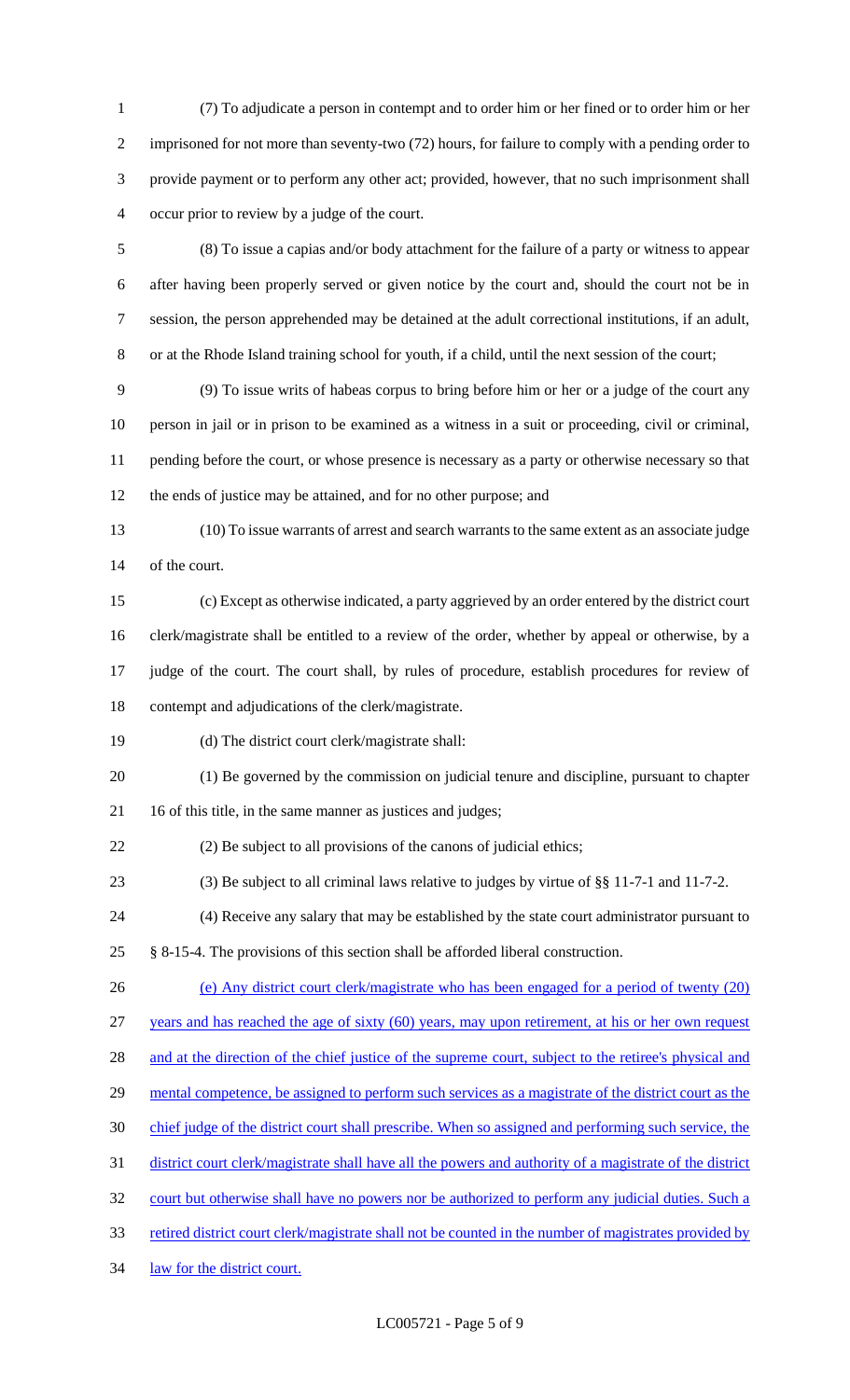SECTION 2. Section 36-10-36 of the General Laws in Chapter 36-10 entitled "Retirement

System - Contributions and Benefits" is hereby amended to read as follows:

## **36-10-36. Post-retirement employment.**

 (a) On and after July 7, 1994, no member who has retired under the provisions of titles 16, 36, or 45 may be employed or reemployed by any state agency or department unless any and all retirement benefits to which he or she may be entitled by virtue of the provisions of titles 16, 36, or 45 are suspended for the duration of any employment or reemployment. No additional service credits shall be granted for any post-retirement employment or reemployment and no deductions shall be taken from an individual's salary for retirement contribution. Notice of any such post- retirement employment or reemployment shall be sent monthly to the retirement board by the employing agency or department and by the retired member.

 (b) Any member who has retired under the provisions of titles 16, 36, or 45 may be employed or reemployed by any municipality within the state that has accepted the provisions of chapter 21 of title 45 and participates in the municipal employees' retirement system for a period of not more than seventy-five (75) working days or one hundred fifty (150) half days with half-day pay in any one calendar year without any forfeiture or reduction of any retirement benefits and allowances the member is receiving, or may receive, as a retired member. Pension payments shall be suspended whenever this period is exceeded. No additional contributions shall be taken, and no additional service credits shall be granted, for this service. Notice of this employment or reemployment shall be sent monthly to the retirement board by the employer and by the retired member.

 (c) Any member who has retired under the provisions of title 16, 36, or 45 may be employed or reemployed by any municipality within the state that has not accepted the provisions of chapter 21 of title 45 and that does not participate in the municipal employees' retirement system.

(d) Notwithstanding the provisions of this section:

 (1) Any retired member of the system shall be permitted to serve as an elected mayor, the town administrator, the city administrator, the town manager, the city manager, the chief administrative officer, or the chief executive officer of any city or town, city or town council member, school committee member, or unpaid member of any part-time state board or commission or member of any part-time municipal board or commission, and shall continue to be eligible for,

and receive, the retirement allowance for service other than that as a mayor, administrator, council

member, school committee member, or member of any state board or commission or member of

any part-time municipal board or commission; provided, however, that no additional service credits

shall be granted for any service under this subsection;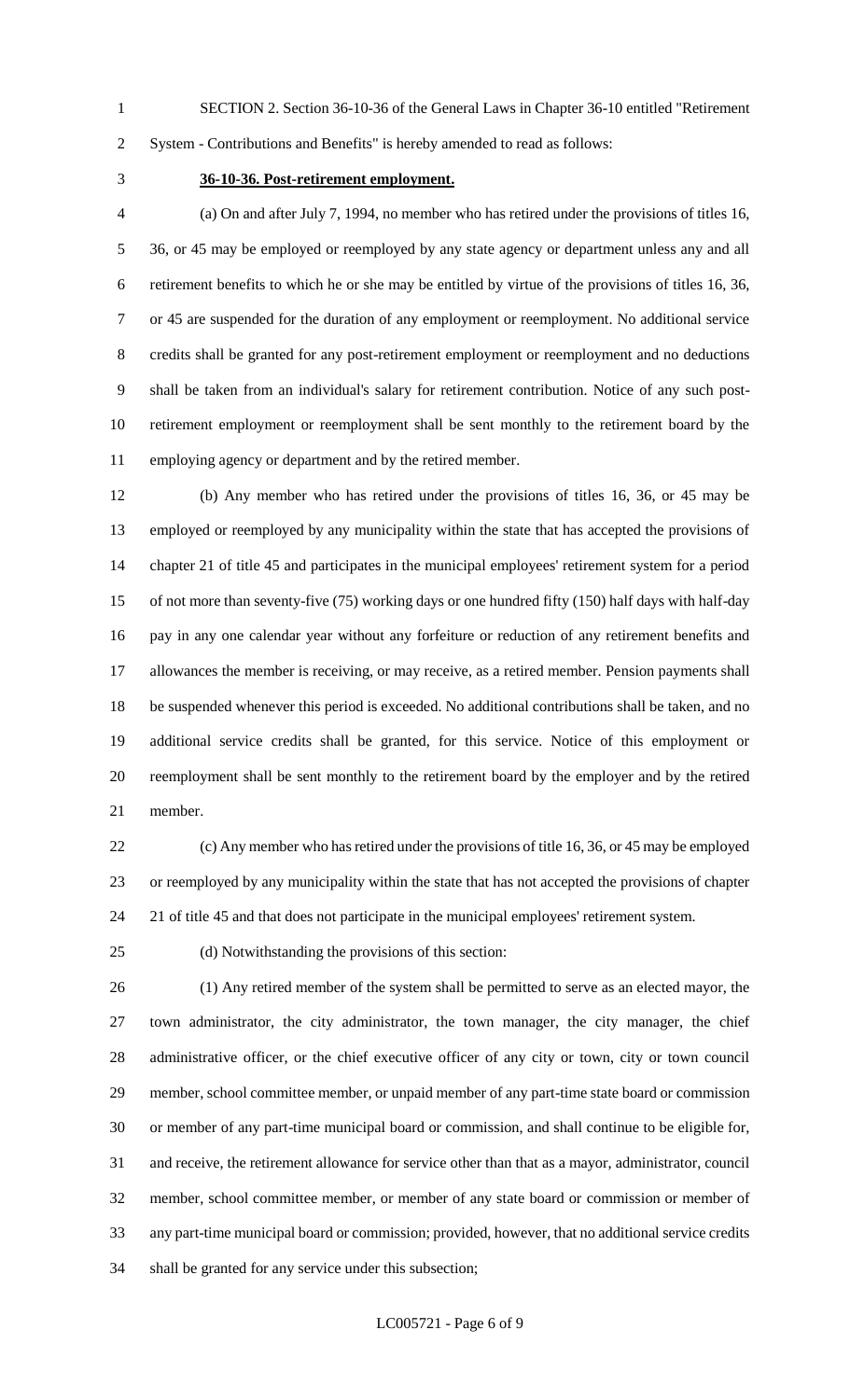(2) Any retired member, who retired from service at any state college, university, state school, or who retired from service as a teacher under the provisions of title 16, or who retired from service under title 36 or title 45, may be employed or reemployed, on a part-time basis, by any state college, university, or state school for the purpose of providing classroom instruction, academic advising of students, and/or coaching. Compensation shall be provided at a level not to exceed the salary provided to other faculty members employed under a collective bargaining agreement at the institution. In no event shall "part-time" mean gross pay of more than eighteen thousand dollars (\$18,000) in any one calendar year. Any retired member who provides such instruction or service shall do so without forfeiture or reduction of any retirement benefit or allowance; provided, however, that no additional service credits shall be granted for any service under this subsection;

 (3) Any retired member who retired from service as a teacher under the provisions of title 16, or as a state employee who, while an active state employee, was certified to teach driver education by the department of elementary and secondary education or by the board of governors for higher education, may be employed or reemployed, on a part-time basis, by the department of elementary and secondary education or by the board of governors of higher education for the purpose of providing classroom instruction in driver education courses in accordance with § 31- 10-19 and/or motorcycle driver education courses in accordance with § 31-10.1-1.1. In no event shall "part-time" mean gross pay of more than fifteen thousand dollars (\$15,000) in any one calendar year. Any retired teacher who provides that instruction shall do so without forfeiture or reduction of any retirement benefit or allowance the retired teacher is receiving as a retired teacher; provided, however, that no additional service credits shall be granted for any service under this subsection;

 (4) Any retired member who retired from service as a registered nurse may be employed or reemployed, on a per-diem basis, for the purpose of providing professional nursing care and/or services at a state-operated facility in Rhode Island, including employment as a faculty member of a nursing program at a state-operated college or university. In no event shall "part-time" mean gross pay of more than a period of seventy-five (75) working days or one hundred fifty (150) half days with half pay in any one calendar year. Any retired nurse who provides such care and/or services shall do so without forfeiture or reduction of any retirement benefit or allowance the retired nurse is receiving as a retired nurse; provided, however, that no additional service credits shall be granted for any service under this subsection. Pension payments shall be suspended whenever this period is exceeded. No additional contributions shall be taken and no additional service credits shall be granted for this service. Notice of this employment or reemployment shall be sent monthly to the retirement board by the employer and by the retired member;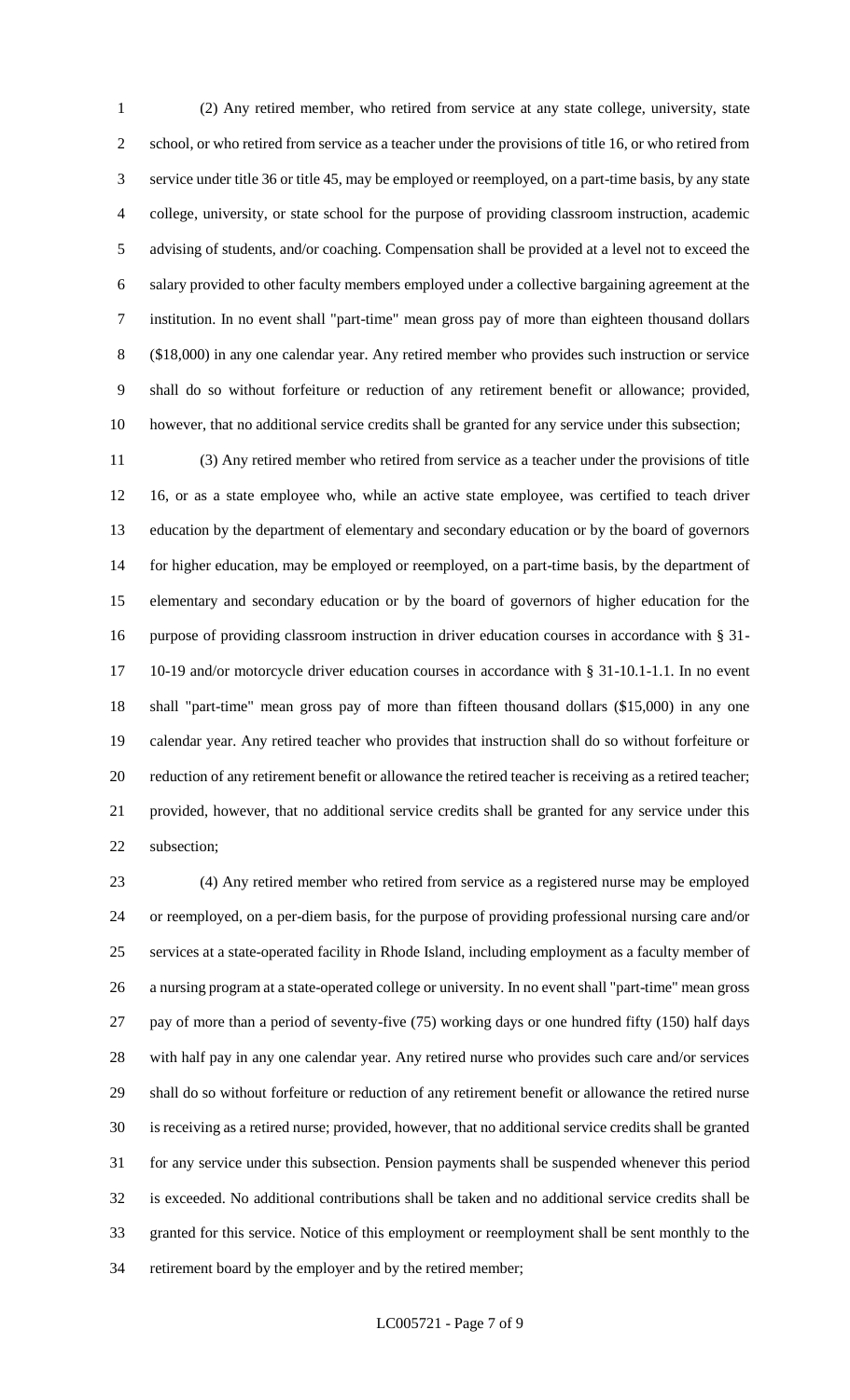(5) Any retired member who, at the time of passage of this section, serves as a general magistrate within the family court and thereafter retires from judicial service, may be employed or reemployed by the family court to perform such services as a general magistrate of the family court as the chief judge of the family court shall prescribe without any forfeiture or reduction of any retirement benefits and allowances that he or she is receiving or may receive. For any such services or assignments performed after retirement, the general magistrate shall receive no compensation whatsoever, either monetary or in kind. No additional contributions shall be taken and no additional 8 service credits shall be granted for this service; and

9 (6) Any retired district court clerk/magistrate or magistrate of the district court who shall 10 subsequently be assigned to perform service in accordance with §§ 8-8-8.1 or 8-8-16.2(e), may be 11 employed or reemployed by the district court to perform such services as a magistrate as the chief 12 judge of the district court shall prescribe without any forfeiture or reduction of any retirement 13 benefits and allowance that he or she is receiving or may receive. For any such services or 14 assignment performed after retirement, the district court clerk/magistrate or magistrate shall 15 receive, in addition to his or her retirement pension, the difference in pay and fringe benefits 16 between his or her retirement pension, and that of a sitting magistrate of the district court with 17 comparable state service time. No additional contributions shall be taken and no additional service 18 credits shall be granted for this service; and 19  $\left(\frac{6}{7}\right)$  Any retired member of the system shall be permitted to serve as a municipal

 employee without any forfeiture or reduction of any retirement benefits and allowances that he or she is receiving or may receive; provided, that said member shall be appointed by and serves at the pleasure of the highest elected chief executive officer, as defined in § 45-9-2, in any city or town subject to the provisions of chapter 9 of title 45 entitled "Budget Commissions" relating to the appointment of a fiscal overseer, budget commission, receiver, and/or financial advisor. Provided further, that no additional service credits shall be granted for any service under this subsection.

26 SECTION 3. This act shall take effect upon passage.

======== LC005721 ========